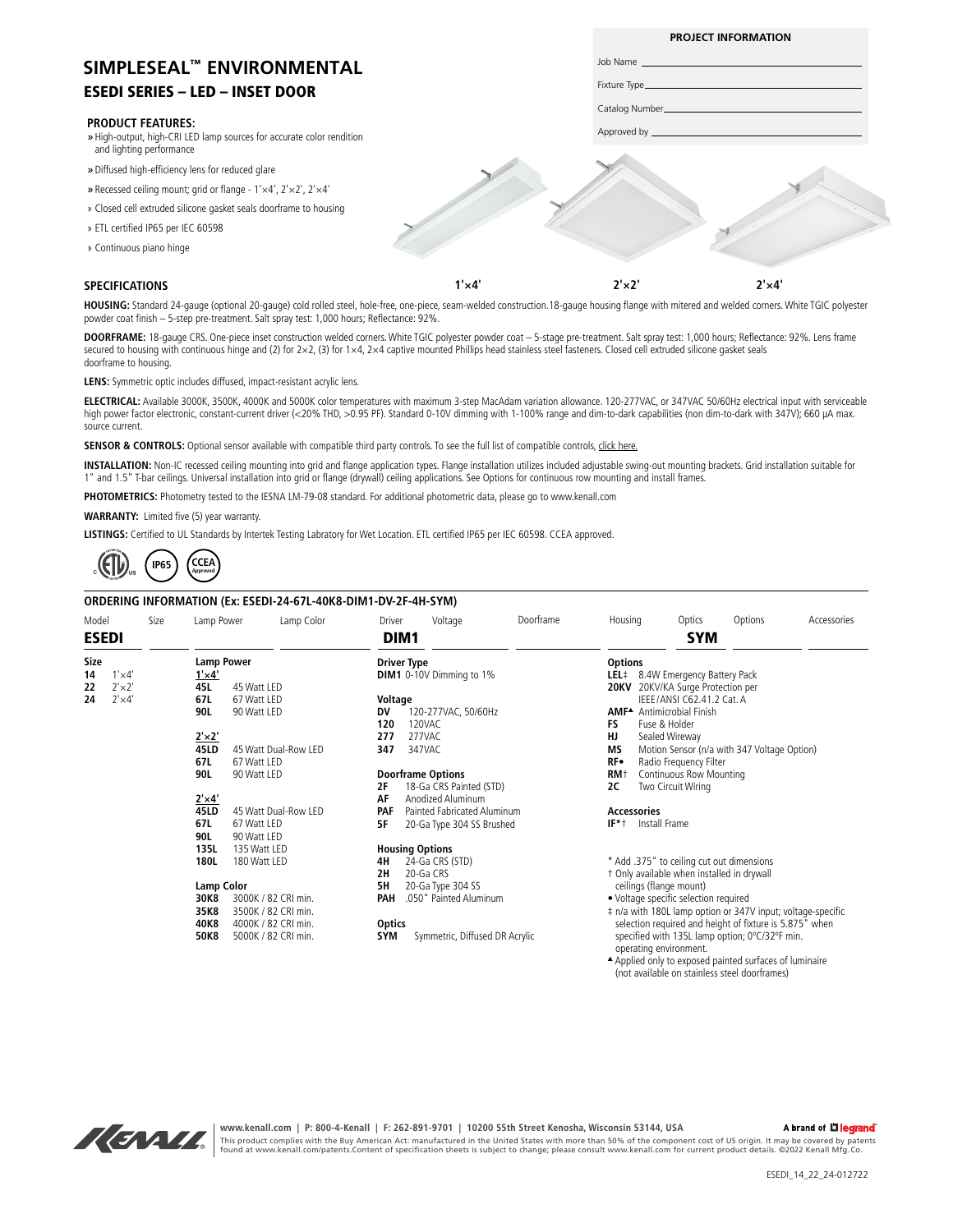## ESEDI SERIES – LED – INSET DOOR **SIMPLESEAL™**

| PERFORMANCE |           | <b>Initial Delivered Lumens</b> |                    |                    |                              |                                         |  |
|-------------|-----------|---------------------------------|--------------------|--------------------|------------------------------|-----------------------------------------|--|
| Model       | Lamp Type | @ 25°C                          | Efficacy<br>(lm/W) | Input Power<br>(W) | <b>Drive Current</b><br>(mA) | Estd. L <sub>70</sub><br>LED Life (Hrs) |  |
|             | 45L-30K8  | 5,241                           | 107                |                    |                              | 80,000                                  |  |
|             | 45L-35K8  | 5,491                           | 112                |                    | 100                          |                                         |  |
|             | 45L-40K8  | 5,587                           | 114                | 49                 |                              |                                         |  |
|             | 45L-50K8  | 5,811                           | 119                |                    |                              |                                         |  |
|             | 67L-30K8  | 8,028                           | 112                |                    |                              |                                         |  |
| ESEDI-14    | 67L-35K8  | 8,412                           | 117                | 72                 | 75                           | 80,000                                  |  |
|             | 67L-40K8  | 8,559                           | 119                |                    |                              |                                         |  |
|             | 67L-50K8  | 8,901                           | 124                |                    |                              |                                         |  |
|             | 90L-30K8  | 10,243                          | 105                |                    | 100                          | 60,000                                  |  |
|             | 90L-35K8  | 10,732                          | 110                |                    |                              |                                         |  |
|             | 90L-40K8  | 10,920                          | 111                | 98                 |                              |                                         |  |
|             | 90L-50K8  | 11,357                          | 116                |                    |                              |                                         |  |
|             | 45LD-30K8 | 5,069                           | 103                | 49                 | 100                          | 80,000                                  |  |
|             | 45LD-35K8 | 5,311                           | 108                |                    |                              |                                         |  |
|             | 45LD-40K8 | 5,404                           | 110                |                    |                              |                                         |  |
|             | 45LD-50K8 | 5,620                           | 115                |                    |                              |                                         |  |
|             | 67L-30K8  | 7,765                           | 108                |                    |                              |                                         |  |
|             | 67L-35K8  | 8,136                           | 113                | 72                 | 75                           | 80,000                                  |  |
| ESEDI-22    | 67L-40K8  | 8,278                           | 115                |                    |                              |                                         |  |
|             | 67L-50K8  | 8,609                           | 120                |                    |                              |                                         |  |
|             | 90L-30K8  | 9,978                           | 102                |                    |                              |                                         |  |
|             | 90L-35K8  | 10,454                          | 107                | 98                 | 100                          | 60,000                                  |  |
|             | 90L-40K8  | 10,637                          | 109                |                    |                              |                                         |  |
|             | 90L-50K8  | 11,062                          | 113                |                    |                              |                                         |  |
|             | 45LD-30K8 | 5,953                           | 129                |                    |                              |                                         |  |
|             | 45LD-35K8 | 6,238                           | 136                | 46                 | 50                           | 100,000                                 |  |
|             | 45LD-40K8 | 6,347                           | 138                |                    |                              |                                         |  |
|             | 45LD-50K8 | 6,601                           | 144                |                    |                              |                                         |  |
|             | 67L-30K8  | 8,281                           | 115                |                    |                              |                                         |  |
|             | 67L-35K8  | 8,677                           | 121                | 72                 | 75                           | 80,000                                  |  |
|             | 67L-40K8  | 8,828                           | 123                |                    |                              |                                         |  |
|             | 67L-50K8  | 9,181                           | 128                |                    |                              |                                         |  |
|             | 90L-30K8  | 10,641                          | 109                |                    |                              |                                         |  |
| ESEDI-24    | 90L-35K8  | 11,149                          | 114                | 98                 | 100                          | 60,000                                  |  |
|             | 90L-40K8  | 11,344                          | 116                |                    |                              |                                         |  |
|             | 90L-50K8  | 11,798                          | 120                |                    |                              |                                         |  |
|             | 135L-30K8 | 15,084                          | 103                |                    |                              |                                         |  |
|             | 135L-35K8 | 15,805                          | 108                | 147                | 100                          | 60,000                                  |  |
|             | 135L-40K8 | 16,081                          | 109                |                    |                              |                                         |  |
|             | 135L-50K8 | 16,724                          | 114                |                    |                              |                                         |  |
|             | 180L-30K8 | 20,568                          | 105                |                    |                              | 60,000                                  |  |
|             | 180L-35K8 | 21,550                          | 110                |                    |                              |                                         |  |
|             | 180L-40K8 | 21,927                          | 112                | 196                | 100                          |                                         |  |
|             | 180L-50K8 | 22,804                          | 116                |                    |                              |                                         |  |

Displayed information is for selected luminaires only. Additional wattages and color temperatures are also available. Visit www.kenall.com for additional information.



www.kenall.com | P: 800-4-Kenall | F: 262-891-9701 | 10200 55th Street Kenosha, Wisconsin 53144, USA<br>This product complies with the Buy American Act: manufactured in the United States with more than 50% of the component c